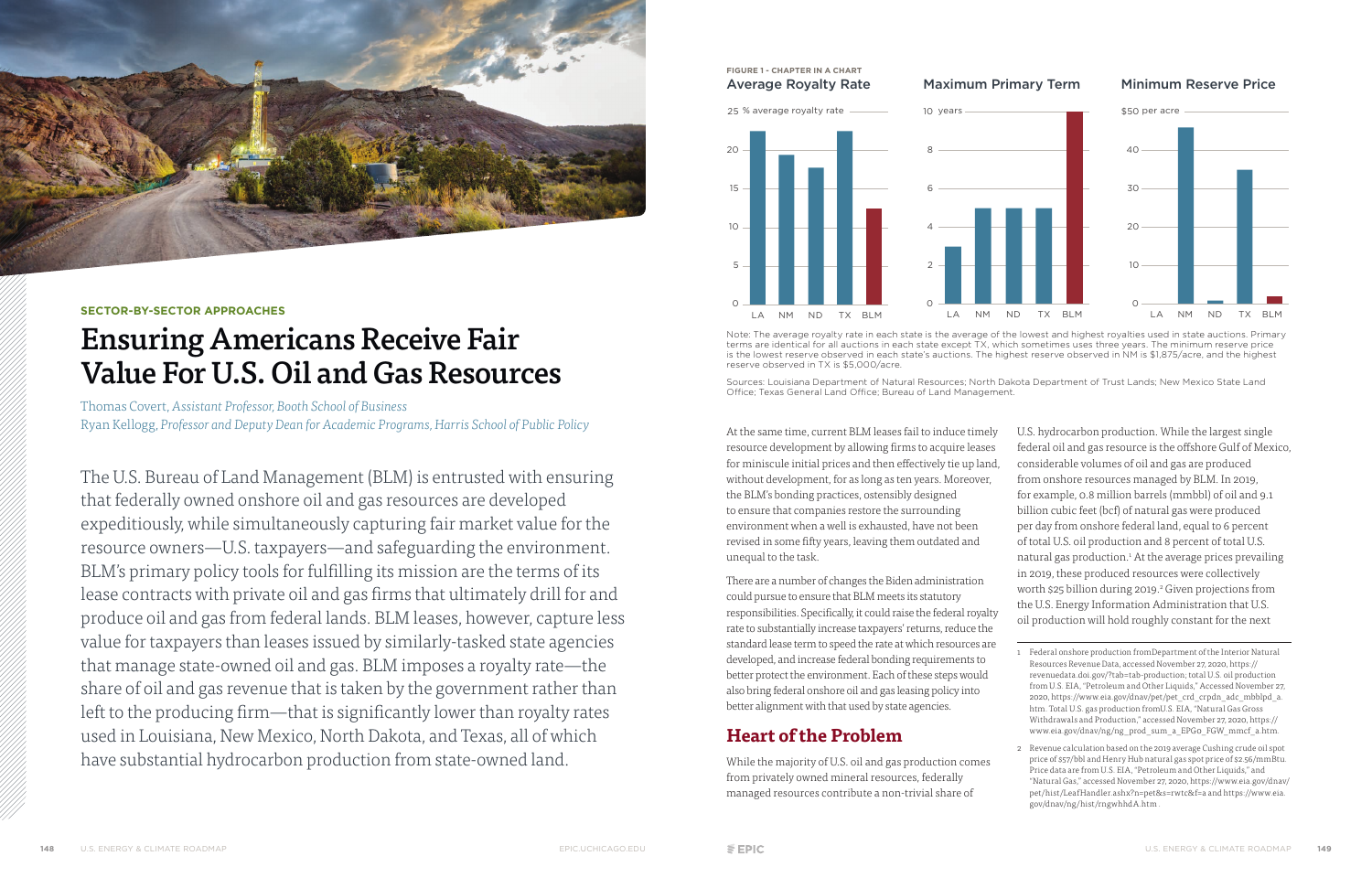The BLM and all oil and gas producing states mandate that operating firms P&A their wells at the end of their economic life. However, BLM makes it relatively easy for firms to avoid the cost of doing so by declaring bankruptcy—thereby leaving taxpayers to foot the bill for their "orphaned" wells. Current regulations address this well-known "judgment-proof problem" by requiring firms to post a bond, prior to drilling the well, which covers the expected decommissioning liability. However, relative to other oil and gas producing states, BLM's required bond amounts are low and insufficient to cover P&A costs. The end result is that federal taxpayers are exposed to these costs instead.

Oil and gas will play significant roles in the U.S. and global economies for decades to come, and during that time the United States is likely to remain one of the world's most important producers. The Biden administration should take urgent steps to ensure that taxpayers are receiving a fair return for these vital public resources, and that both current and future generations do not suffer preventable environmental harm from them.

as plugging and abandonment (P&A). An important role for mineral policy is to ensure that firms properly decommission their wells at the end of their economic life. and sustained yield mission," as mandated by the Federal Land Policy and Management Act (FLPMA) of 1976.7 The FLPMA defines "multiple use" as "management of the public lands and their various resource values so that they are utilized in the combination that will best meet the present and future needs of the American people." Per the FLPMA, multiple uses include:

## **How We Got Here**

BLM's mineral leasing program is part of its "multiple-use

BLM is therefore statutorily obligated with the challenge of balancing at least three objectives that have the potential to conflict with one another: developing the country's natural resources, ensuring fair value for taxpayers, and preserving the natural environment.

BLM's oil and gas leasing process touches on each of

twenty years, and that U.S. natural gas production will grow by approximately 20 percent over the same time period, responsible environmental and fiscal management of these resources should remain a priority for policymakers for the foreseeable future.3

> The differences between BLM and state oil and gas leasing policies reduce the revenue that the federal treasury receives from its oil and gas resources, and at the same time fail to expedite resource development. The low BLM royalty substantially curtails the value that the federal treasury can recover from the public's oil and gas resources, and the low reserve price and long primary term together allow firms to sit on land for a decade in exchange for a negligible up-front fee and similarly small annual delay rental payments.

While the federal government is the owner of resources produced on federal territories, it does not extract them itself. Instead, federal land is leased to private firms that possess the technical expertise with which to drill and produce oil and gas resources. This leasing process is a critical stage that governs whether, where, and when oil and gas resources are developed, how production revenues are shared between the government and the extraction firms, and the extent to which the local environment is protected. This chapter documents several ways in which current federal oil and gas leasing policy fails to deliver both statutorily required "market based" financial returns and necessary environmental protections to mineral owners—in this case, U.S. taxpayers—especially when compared to leases used in markets for state-owned and privately owned resources.4

A mineral lease is a contract that specifies, among other things: a *primary term* that dictates how many years a firm has to drill and complete at least one productive well; a *rental rate* that specifies a payment to the government each year prior to drilling; and a *royalty* that dictates the share of oil and gas production revenue that flows to the government. Both state and federal governments allocate leases to firms using organized auctions in which firms offer bonus bids that are the up-front cash payment they make should they be the winning (highest) bidder. In these auctions, the government sets a reserve price rule that specifies the lowest bid that the government will accept.

BLM's oil and gas policies also affect the potential for damage to the environment and who pays for environmental liabilities. Once an oil or gas well is drilled, the well will produce at a declining rate for many years, gradually depleting the underground reserves. Eventually, the well will reach the end of its economic life once production revenues are too low to cover the well's ongoing operating cost. At that point, the well is "shut in" to turn off production. However, a shut-in well poses hazards that can harm people's health and damage the environment. For instance, even after it is shut in the wellbore can remain filled, up to the surface, with oil, gas, and brines from the underground formation. These fluids may contain heavy metals or chemicals potentially linked to cancers and developmental problems.<sup>6</sup> Should these fluids leak, they will harm the environment around the well and potentially affect surface or groundwater resources downstream. To prevent such damage, shutin wells must be decommissioned by a process known

6 Elliott, Ettinger, Leaderer, Bracken, and Deziel, "Evaluation of chemicals in hydraulic-fracturing fluids and wastewater," 90-99.



Sources: Louisiana Department of Natural Resources; North Dakota Department of Trust Lands; New Mexico State Land Office; Texas General Land Office; Bureau of Land Management.

On federal lands managed by the Bureau of Land Management (BLM), each of the above terms is set in a way that is favorable to firms and—as suggested by current research in energy economics—is far from revenue-maximizing for the government. BLM oil and gas auctions use a ten-year primary term, a 12.5 percent (one-eighth) royalty, and a reserve price of \$2/acre. Figure 1 compares these terms to those used by four major oil and gas producing states—Louisiana, New Mexico, North Dakota, and Texas—when they lease their stateowned minerals.5 Relative to the BLM, all four states use a shorter primary term and a larger royalty. And while the auction reserve prices in Louisiana and North Dakota are comparable to those used by BLM, New Mexico and Texas impose substantially higher reserve prices on bidders for their state-owned resources.

# **FIGURE 2**



### Bond Required for One Well Bond Required for 100 or More Wells

- Protecting "the quality of scientific, scenic, historical, ecological, environmental, air and atmospheric, water resource, and archeological values";
- Ensuring that "the United States receive fair market value of the use of public lands and their resources"; and
- Managing public lands "in a manner which recognizes the Nation's need for domestic sources of minerals, food, timber, and fiber."

<sup>7</sup> See The Federal Land Policy and Management Act (As Amended), Public Law 94-579, https://www.blm.gov/sites/blm.gov/files/ documents/files/FLPMA2016.pdf.

<sup>3</sup> Source: EIA *Annual Energy Outlook 2020*.

<sup>4</sup> BLM is directed by statute to generate a market-based return to taxpayers. See C.B.O., "Increasing Federal Income from Crude Oil and Natural Gas", 6, and the Federal Land Policy and Management Act (FLPMA) of 1976.

<sup>5</sup> Each of these states has an active state-managed mineral leasing program and is a major producer of oil and/or natural gas. Texas, North Dakota and New Mexico are the three most productive states for oil production, while Texas is the most productive and Louisiana is the third most productive gas producing state. Pennsylvania, the second most productive gas producing state, is excluded because the Pennsylvania state government owns few of the mineral resources in the state.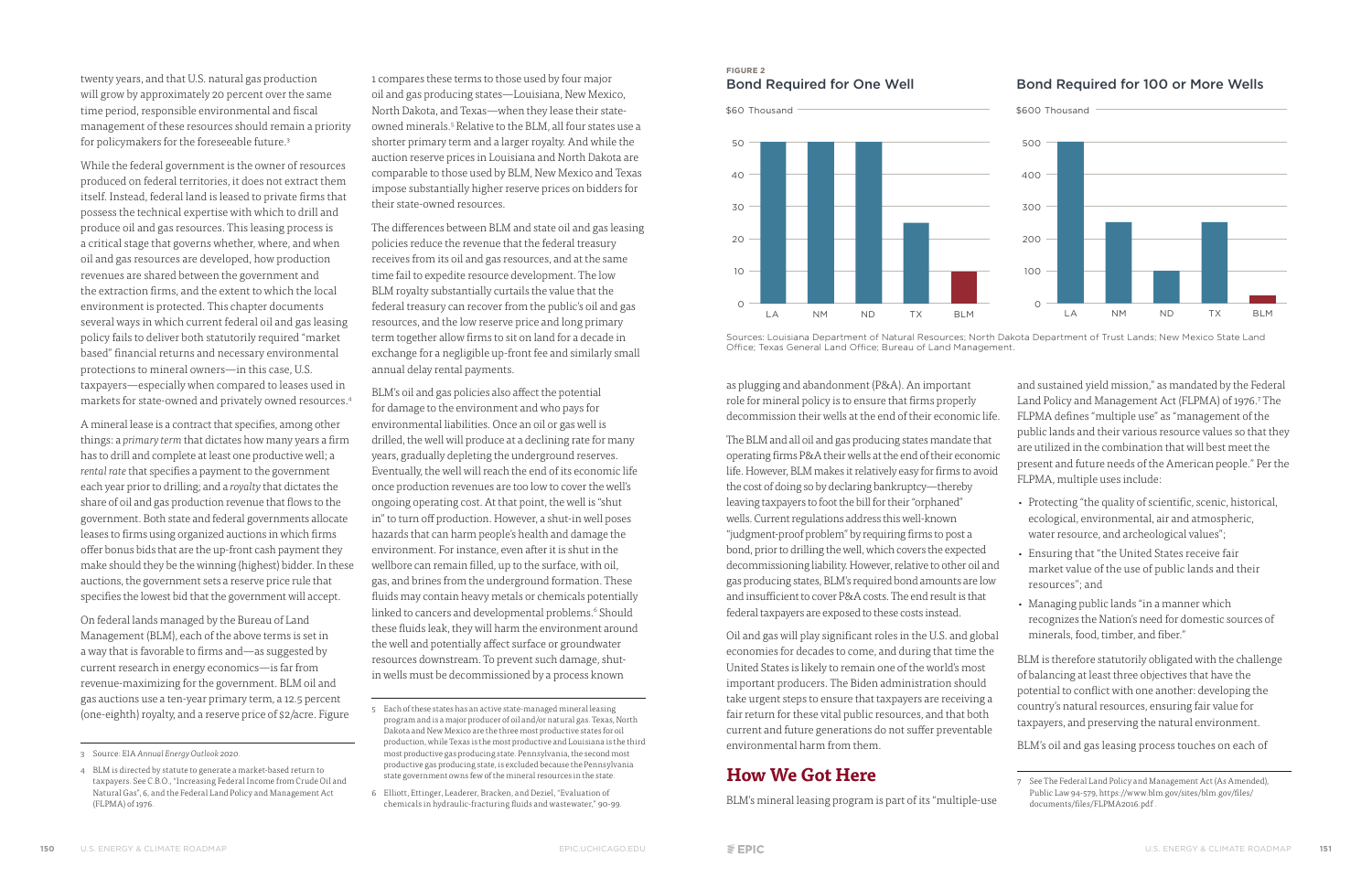doctrine: delivering fair returns to taxpayers and sustaining environmental quality. BLM's royalties and minimum bonus bids fall well below norms set by other major oil and gas producing states and by the private leasing market. The fact that BLM captures relatively little value for taxpayers could reflect the possibility that it has elected to prioritize the objective of expeditious resource development above all others. However, the statutory requirement to offer tenyear primary terms makes even that objective difficult to achieve, since firms are able to obtain leases and then not develop them for long periods of time.

Finally, the actions taken by BLM to further its third statutory land management objective—sustaining environmental quality—are inadequate to the task. BLM currently requires that oil and gas well operators post a bond of either \$10,000 per lease, \$25,000 for all the operator's wells in a state, or \$150,000 for all of an operator's wells nationwide. These amounts have not changed since the 1960s, are below benchmarks from other oil and gas producing states, and are insufficient to conduct full reclamation once oil and gas production have ceased. For instance, the Government Accountability Office (GOA) found in 2019 that even under a low reclamation cost scenario, 99.5 percent of wells did not have bonds large enough to cover their anticipated reclamation costs.<sup>12</sup>

The above issues are exacerbated by the fact that many of the tracts auctioned by BLM do not attract a large number of competitive bidders. For instance, in the fourth quarter of 2019 (the last full quarter before the COVID-19 pandemic began) the BLM offered 585 tracts in its oil and gas auctions. Only 212 tracts (36 percent) received any bids at all, and the unsold tracts were then moved to non-competitive leasing, as required by the MLA. Of the 212 tracts with bids, seventy-three (34 percent) were won with just the minimum bid of \$2 per acre.<sup>11</sup> Given this lack of competition, the values set for the minimum bid level and the royalty take become particularly important in determining the overall revenue realized from the federal onshore leasing program. The royalty rate in any oil and gas lease (federal, state, or private) dictates the share of all oil and gas revenue that must be paid to the resource owner rather than be taken by the lessee firm. The BLM currently imposes a 12.5 percent royalty—the statutory minimum—on all of its oil and gas leases. This royalty rate falls well below that used in major oil producing states for leases on state-owned land. Texas, for instance, imposes royalties of 20-25 percent on its state-owned oil and gas leases (Figure 1). This rate is aligned with the 20-25 percent royalties that are commonly used in private oil and gas leasing. Thus, BLM gets as little as half as much as state or private landowners for every dollar's worth of oil and gas produced from its lands.

> While the direct effect of increasing the royalty rate is to increase the government's payments from all oil and gas produced, setting the royalty rate too high can actually reduce both drilling activity and revenues. Because the royalty is essentially a tax on firms' revenues, higher royalties will discourage the drilling and completion of wells. An excessive royalty might mean no drilling and no royalty revenue at all. Moreover, when leases are awarded, firms will consider future royalty payments when they make their bonus bids. If the royalty is high, that will make leases less attractive to firms and consequently lower their up-front bids.

## **What To Do**

There are a number of steps that BLM can take itself, under current legislation, to better align its terms with those in private and state-level leasing, and to better achieve the three land management goals it is tasked with under federal law. The Biden administration can also pursue improvements by working with Congress on amendments to existing legislation.

#### **POLICY**

#### Increase the federal onshore royalty rate.

The royalty rate that delivers the greatest value to taxpayers is therefore not 100 percent, but it is not 0 percent either. When, as is common, lease auctions do not attract a large number of bidders and the cash bonus is therefore low, the royalty ensures resource owners receive value for their resources rather than losing it to the extraction firm. Bonus bids alone do a poor job of capturing value for the mineral

these three land management objectives. In order to develop oil and gas on federal lands, the BLM enters into mineral lease contracts with oil and gas companies. These leases are similar in structure to those used by both private mineral owners and state agencies responsible for managing state-owned minerals. First, oil and gas leases encourage resource development by granting specialized oil and gas firms the right to drill wells that explore for, develop, and produce underground hydrocarbon reserves. Leases ubiquitously include a habendum clause that gives the firm only a finite time period, known as the primary term, to commence production. If the firm fails to develop the reserves by the end of the primary term, it loses the lease and all development rights. Second, leases collect revenue for taxpayers by charging firms an up-front cash bonus (due at lease signing) and by collecting a royalty share of all revenue generated by the sale of oil and gas production. Finally, drilling permitting policies endeavor to protect the environment by requiring firms to post a bond prior to drilling.<sup>8</sup> The bond is only returned to the firm when the drilled well is safely plugged and abandoned—and the well site fully remediated—at the end of the well's productive lifetime.

The BLM's leasing procedures and policies for setting parameters such as the royalty, primary term length, minimum bonus bid, and bond amount are governed by the FLPMA and the Mineral Leasing Act (MLA) of 1920,

which was last amended in 1987.<sup>9</sup> The MLA requires the BLM to award oil and gas development leases through competitive auctions, in which firms submit bids for the cash bonus but other lease terms such as the royalty and primary term are pre-specified by the BLM. The statutory minimum bid requirement is \$2 per acre. In the event a parcel fails to win a minimum bid, the MLA then prescribes a "non-competitive" award process in which a lease may be granted to a firm for a nominal fee, on a firstcome, first-served basis.

In either case, the awardee obtains a mineral lease in which the primary term is specified by the MLA to be ten years. Each year prior to drilling, the MLA then specifies that the lessee pay a minimum rental fee of \$1.50 per acre for the first five years, and at least \$2 per acre thereafter. Should the firm commence production of oil and gas, the MLA specifies a minimum royalty rate of 12.5 percent. While neither the FLPMA nor the MLA explicitly requires that firms post performance bonds prior to drilling, the House Committee report for the FLPMA recommends that BLM require performance bonds that guarantee reclamation.10

The BLM currently sets its royalty rate and minimum bid at the statutory minima specified in the MLA. The net result of these regulatory decisions and the other prescriptions in the FLPMA and MLA statutes is that BLM's current leasing policies put little weight on two of the three land management objectives under its multiple use



Under current policy, oil and gas leasing on federal lands does not achieve the same returns for taxpayers as leases from leading oil and gas producing states.

<sup>11</sup> These statistics were compiled by the authors based on BLM lease auction data available at https://www.energynet.com/page/ Government\_Sales\_Results\_Previous. Because BLM auctions are typically open outcry (whether in person or online), there are no formal data on the number of bidders. Presumably, leases sold for only the \$2/ acre minimum bid received only that single bid.

<sup>12</sup> U.S. G.A.O., "Oil and Gas," GAO-19-615, 15.

<sup>8</sup> Private oil and gas leases do not typically require that a bond be held by the private mineral owner. Instead, the relevant state's oil and gas bonding policy applies.

<sup>9</sup> The discussion of BLM's statutory authority versus regulatory discretion is sourced from C.B.O., "Increasing Federal Income from Crude Oil and Natural Gas," 40.

<sup>10</sup> Schwartz, "Federal Land Policy and Management Act (FLPMA) of 1976," 292-293.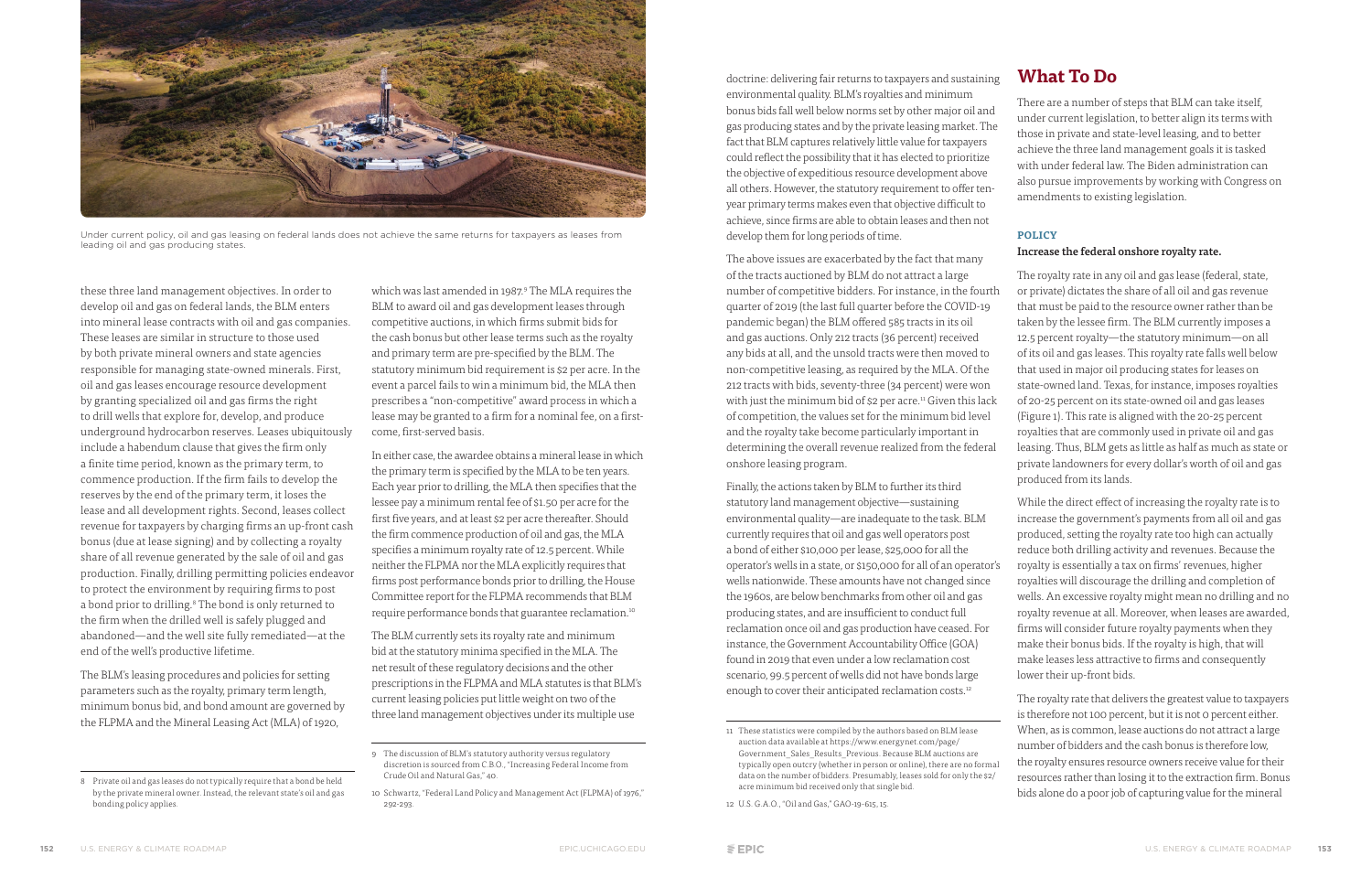Additionally, ONRR could eliminate deductions for transportation costs, price differentials, or product quality. Although these deductions do increase the value to firms of acquiring a mineral lease in the first place, enforcement requires costly audits, and even after auditing firms will still have some incentive to manipulate them. If deductions are eliminated, potential drilling partners may bid less in certain mineral lease auctions, but the winners of those auctions will end up paying more in royalties.

#### **POLICY**

### Increase the rate of tract development by shortening primary terms, increasing minimum bids, and eliminating non-competitive leasing.

BLM's standard primary term of ten years gives firms a remarkably long time to hold a lease before developing it. While such a long lead-time might be appropriate for large, offshore deepwater developments that require long construction times, it is excessive for onshore resources that can be developed more quickly.18 It is also out of line with primary terms used by major oil producing states. As illustrated in Figure 1, the longest primary term used by Louisiana, New Mexico, North Dakota, and Texas when leasing state oil and gas parcels is five years. Three and five year terms are also common in private oil and gas leasing markets.

earn value from its reserves while not inducing the firm to excessively delay resource development.

Short primary terms are valuable for two reasons. First, they promote timely resource development, one of BLM's core objectives. Second, they can increase the present value of the revenues earned by the resource owner, despite the fact that short primary terms may lead firms to make lower bids during lease auctions. A recent paper shows that primary terms create value for the resource owner by accelerating drilling, countering the incentive to delay drilling that is induced by the royalty.<sup>19</sup> That is, the royalty and primary term work together as complementary tools by which the resource owner can

The ability of firms to obtain a federal oil and gas lease and not develop it for a long period of time, or perhaps not develop it at all, is exacerbated by the low minimum bid of \$2 per acre that BLM uses in its auctions, along with the low annual rental payments of \$1.50 or \$2 per acre. Even in the least desirable, most outlying "wildcat" areas in the earliest days of shale plays, state auctions had minimum bids of \$100 per acre or more. In active shale plays today, minimum bids of thousands of dollars per acre are not uncommon. Given the BLM's low minimum bid, and given the fact that many tracts are leased at the minimum, it is easy for a firm interested in developing a position in an outlying area to acquire a long-term option at near zero cost.

If BLM could be sure that the acquiring firm was indeed going to be the best user of the lease for a decade into the future, this situation could be reasonable. However, when a firm wins such a position at the minimum bid, it means that there are currently no other interested parties. When and if such land ever becomes productive, it is quite likely that more than a single firm will have an active interest in it, and there is no guarantee that the firm who bids early, at the minimum bid of \$2 per acre, is the best user. BLM's policy therefore not only deprives the public of value for the land in the initial lease, but it also means that it may not ever be developed as productively—and profitably for the public purse—as possible.

owner when there are few bidders, because extraction firms are better informed about the resource's value than is the owner.<sup>13</sup> These firms' superior information can allow them to win leases with bids that fall well below the true resource value. In these situations, a robust royalty can preserve revenue for the resource owner by capturing a significant share of the resource's value as it is extracted. Thus, if the reserves underlying a lease turn out to be a substantial, the royalty can let the owner capture a share of the value of those reserves, even if the firm won the tract with a low bonus bid due to little competition.

In New Mexico, for example—where the median lease in a pair of recent studies attracted just two bidders—the royalty rate that maximizes the state's revenue after accounting for production impacts is between 25 percent and 30 percent.<sup>14</sup> In the Haynesville shale of Louisiana, where mineral owners frequently negotiate with just one firm, revenue-maximizing royalties for new gas leases may be as high as 50 percent, depending on the size of firms' informational advantage.<sup>15</sup>

The shortcomings of BLM's low royalty rates are exacerbated by the complexity with which oil and gas revenues are valued for royalty purposes by the Office of Natural Resources Revenue (ONRR, which like BLM is an agency within the Department of the Interior). Because the royalty rate applies to a share of oil and gas production revenue (as opposed to produced volumes), the price at which production is valued can have a profound effect on firms' royalty payments to the government.

> In addition, BLM's reserve prices are not actually imposed as binding reserve prices in practice. Instead, auctioned parcels that fail to receive a qualifying bid are transferred to BLM's "non-competitive" leasing program, where they can be leased to firms for no up-front fee at all. In state auctions, in contrast, parcels that do not receive minimum bids revert back to private or state ownership, and are available for future auction at corresponding market terms. Recent research comparing the outcomes of auctions to a similar "non-competitive" leasing market for state minerals in Texas shows that revenues and production from auctions, even those that will be delayed until a future date, can be much higher than that from non-competitive and informal transactions.20

Firms currently enjoy tremendous flexibility in how they price oil and gas sales and take allowable cost deductions for the purpose of royalty valuation.17 To value oil, for instance, firms can choose to use the price at the first arm's-length transaction for the oil or use an approved benchmark price such as the New York Mercantile Exchange (NYMEX) price for West Texas Intermediate crude at Cushing, OK. Firms can also elect to take allowable deductions based on actual transportation costs or on price differentials (based in turn on published prices or private exchange agreements), as well as on crude quality differences and some processing costs. All of these choices and more allow firms to select terms that are most favorable to them, at the expense of U.S. taxpayers. Enforcing this web of rules also requires careful audits to ensure that reported arm's-length transactions really are arm's-length and that reported cost deductions are legitimate, increasing the cost of the system for firms and the government alike.

BLM's royalty rate of 12.5 percent therefore falls well below the rate that would maximize the value received by taxpayers from federally owned oil and gas. Such a low rate is consistent with a desire to emphasize resource development rather than taxpayer value. For instance, one recent study estimated that the probability a lease is drilled would increase by 60 percent if New Mexico's royalty were zeroed out.16 BLM's prioritization of resource development over taxpayer value, however, is out of line with that of other major oil and gas producing states. Royalties in Louisiana, New Mexico, North Dakota, and Texas are at minimum 16.67 percent and can be as high as 25 percent. There is no obvious reason why BLM should deliver less value to taxpayers than do similarly tasked state agencies.

- 13 Hendricks, Porter, and Tan, "Optimal Selling Strategies for Oil and Gas Leases with an Informed Buyer"; Bhattacharya, Ordin, and Roberts, "Bidding and Drilling Under Uncertainty"; Ordin, "Investment and Taxation"; and Herrnstadt, Kellogg, and Lewis, "The Economics of Time-Limited Development Options."
- 14 Bhattacharya, Ordin, and Roberts, "Bidding and Drilling," 32; Ordin, "Investment and Taxation," 15.
- 15 Herrnstadt, Kellogg, and Lewis, "Time-Limited Development Options," 32.
- 16 Ordin, "Investment and Taxation," 32, estimates that the probability of drilling would increase from 9.6 percent to 15.4 percent if royalties were set to zero, a 60 percent increase.

### **POLICY**

#### Simplify royalty valuation by eliminating deductions.

ONRR instead could pursue a simpler and less administratively burdensome approach to royalty valuation: use a liquidly traded, transparent price index such as West Texas Intermediate or Brent for oil, or Henry Hub for natural gas—as the benchmark for all produced oil and gas. The benefit of such an index is that daily prices can be independently verified by third parties, and the markets are sufficiently deep that they would be extraordinarily difficult to manipulate. Universal use of an index would also obviate any need to verify transaction records or litigate whether a buyer and seller are truly arm's length.

<sup>18</sup> For instance, Kellogg, "The Effect of Uncertainty on Investment," 1710, finds that firms can mobilize to drill conventional onshore wells in Texas within three months of a significant change in the oil price. Newell, Prest, and Vissing, "Trophy Hunting vs. Manufacturing Energy," 409, and Newell, and Prest, "The Unconventional Oil Supply Boom," 11, find that most of the response of unconventional drilling to price changes occurs within two calendar quarters of the price change.

<sup>19</sup> Herrnstadt, Kellogg, and Lewis, "Time-Limited Development Options," 32.

<sup>20</sup> Covert, and Sweeney, "Relinquishing Riches."

<sup>17</sup> A detailed discussion of the ONRR 2016 Valuation Rule is available at https://www.onrr.gov/reportpay/training/TrainingFiles/OK\_Report\_ Training/2016ValuationRule.pdf.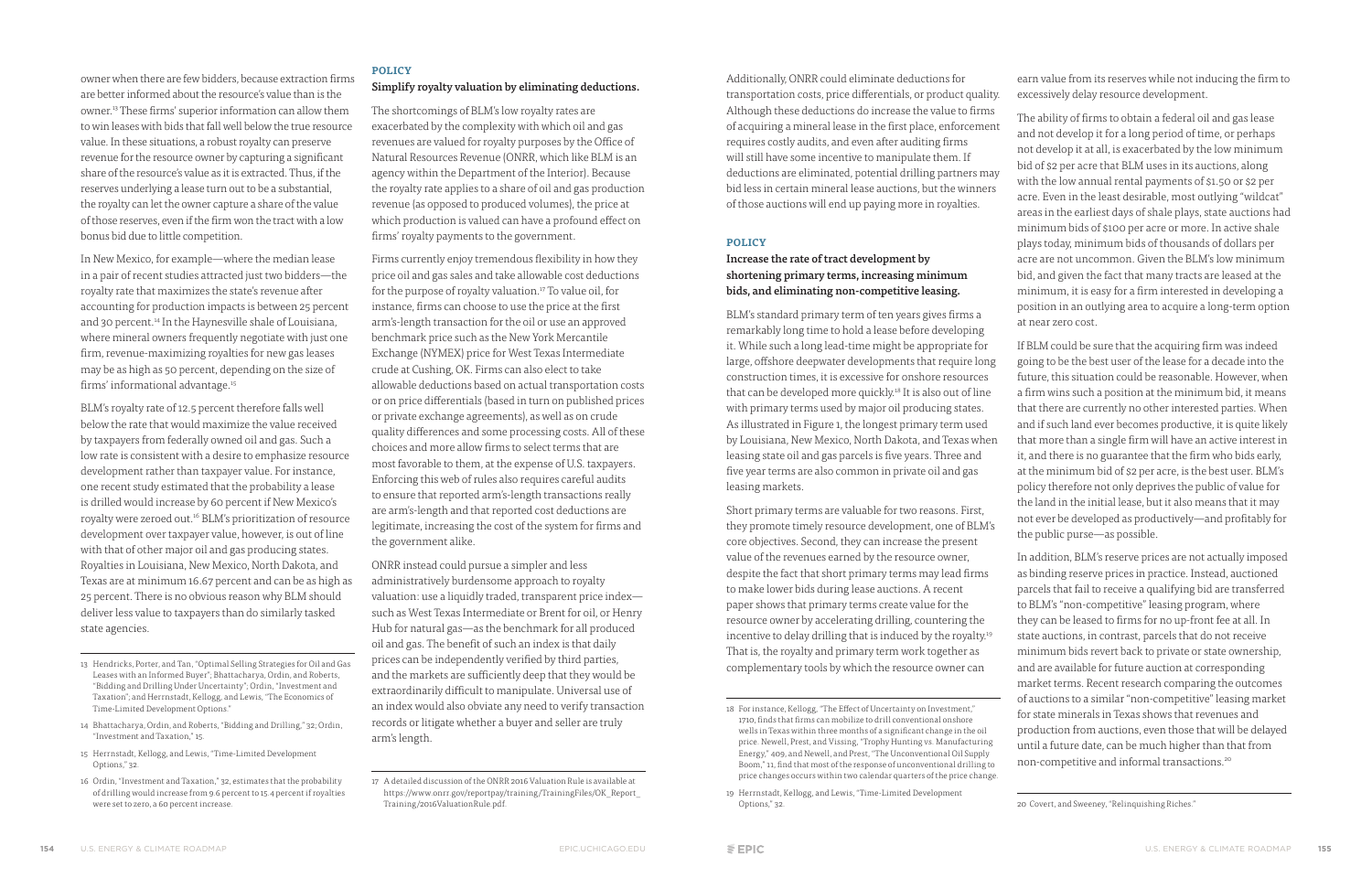is substantially weaker than that used in other major oil-producing states. For instance, \$25,000 per operator is the smallest bond that the State of Texas requires, and operators of multiple wells pay substantially more.

BLM's weak bonding policy gives firms both an incentive and an opportunity to escape environmental liabilities via bankruptcy, leaving taxpayers to foot the bill for well decommissioning—or to suffer the health and environmental consequences of orphaned wells. Evidence indicates that firms act on this incentive. Texas's bonding requirement was not always as high as that shown in Figure 2. Prior to 2001, operators in Texas were able to avoid bonding requirements by paying small annual fees. Starting in 2001, however, Texas required all operators in the state to post bond amounts equal to those shown in Figure 2 (poorly capitalized operators could pay risk-rated premiums to an insurer to post a surety bond on their behalf). These new requirements dramatically changed the distribution of operating firms in Texas and substantially improved environmental performance.<sup>25</sup> Many small operators with poor environmental records left the industry, selling their wells to larger firms. Orphaned wells decreased by a remarkable 70 percent, and violations of state water protection rules dropped by 25 percent.

By following Texas's lead and strengthening its bonding requirements, BLM could also achieve these benefits on federal lands. BLM can increase its bond requirement by administrative rulemaking, without requiring new statutory authority.

### **Closing Argument**

The federal resources managed by the BLM are an important source of U.S. oil and gas production. In 2019, 800,000 barrels of oil and 9.1 billion cubic feet of natural gas were produced per day from federally owned onshore land, collectively worth \$25 billion over the course of the year. BLM is entrusted with ensuring that these valuable resources are developed expeditiously, while simultaneously capturing fair market value for the resource owners—U.S. taxpayers—and safeguarding the environment.

At the end of a well's life, it is necessary to "plug and abandon" (P&A) the well, for both safety and environmental protection reasons. This procedure involves pumping cement down the wellbore in order to create a permanent seal that separates the surface from fluids and gases in the underground oil and gas formation. Properly plugging a well is not cheap. Plugging the current inventory of orphaned wells would cost \$24,000 to \$48,000 per well, with potentially higher costs to decommission modern shale wells.<sup>21</sup>

While the resources governed by BLM are federally owned, development and extraction is performed by private

Both federal and state governments require operating firms to decommission wells at the end of their economic life. Because the process is costly, however, firms have an incentive to avoid this obligation. One way they can do so is to transfer a well's ownership to a poorly capitalized firm that lacks the money required to cover the decommissioning cost. Once the well reaches the end of its economic life, the firm can then declare bankruptcy rather than pay for decommissioning. The ability to avoid environmental liabilities via bankruptcy is an example of the judgment-proof problem, by which firms that can avail themselves of bankruptcy protection have an incentive to take excessive risks.<sup>22</sup>



Taken together, these policies result in some mineral leases that transact at far below their market value, and other mineral leases that should not transact at all, because no high-value users have shown any interest in them. Moreover, firms are able to sit on marginal tracts for a decade, precluding the land's use by others and imposing administrative costs on BLM.

A number of complementary changes can address these issues:

- 1. Shorten primary terms for onshore U.S. oil and gas leases to no more than five years, aligned with the policies adopted by state agencies and leases observed in private markets;
- 2. Increase the minimum bid per acre to be more aligned with the policies adopted by state agencies; and
- 3. Terminate the non-competitive leasing program.

A well that is abandoned by a bankrupt firm then becomes classified as "orphaned" and either remains unplugged—posing an ongoing environmental hazard or is decommissioned at the public's expense. Data collected from state agencies indicate that the problem of orphaned wells is widespread. As of 2018, there were 56,600 documented orphaned wells in the United States, and likely hundreds of thousands of additional undocumented orphaned wells.23 Assuming a minimum cost of \$24,000 per well, decommissioning these documented and undocumented wells would cost billions of dollars. Using public funds, states are plugging them at a glacial pace: only 3,356 orphaned wells were reported plugged in 2018.24

Because the MLA prescribes ten-year primary terms, implementing recommendation one will require an act of Congress to amend the MLA. Recommendation two can be implemented by BLM via the administrative rulemaking process. However, increasing the minimum bid while retaining the non-competitive leasing program will be ineffectual, since firms will be able to respond to the higher minimum bid by not bidding at all, and still obtain a lease later without having to pay the cash bonus. Eliminating the noncompetitive leasing program (recommendation three) will require a statutory amendment to the MLA.

> Primary terms can benefit the landowner and increase the total value that the landowner

#### **POLICY**

and firm receive together because they accelerate drilling activities.

#### Strengthen bonding requirements to protect the environment & public health.

To help prevent orphaned wells, many states and the federal government require oil and gas operators to post a bond—or pay an insurance firm to post a surety bond on their behalf—prior to drilling. The firms only recover the bond once the well is properly decommissioned.

In principle, this bonding requirement can solve the judgment-proof problem, but only if the required bond amount is commensurate with wells' decommissioning costs. However, BLM's requirement that firms only post a single, \$25,000 bond for each state in which they operate, regardless of the number of wells they operate, effectively requires firms to post a bond sufficient to cover the decommissioning of just one well, at best. Moreover, and as shown in Figure 2, the BLM bonding requirement

### **FURTHER READING Oil & Gas Reserves**



**Relinquishing Riches: Auctions vs. Informal Negotiations in Texas Oil and Gas Leasing**  *National Bureau of Economic Research*

Oil and gas extraction leases allocated via centralized auctions pay the owners of such extraction

rights 67 percent more and produce 44 percent more output than informally negotiated leases.



**The Economics of Time-Limited Development Options: The Case of Oil and Gas Leases**

*National Bureau of Economic Research*

<sup>21</sup> Raimi, Nerurkar, and Bordoff, "Green Stimulus for Oil and Gas Workers," 12.

<sup>25</sup> Boomhower, "Drilling Like There's No Tomorrow."

<sup>23</sup> Raimi, Nerurkar, and Bordoff, "Green Stimulus," 12; IOGCC, "Idle and Orphan," 14.

<sup>22</sup> Shavell, "The Judgement Proof Problem," 45-58.

<sup>24</sup> IOGCC, "Idle and Orphan," 5.